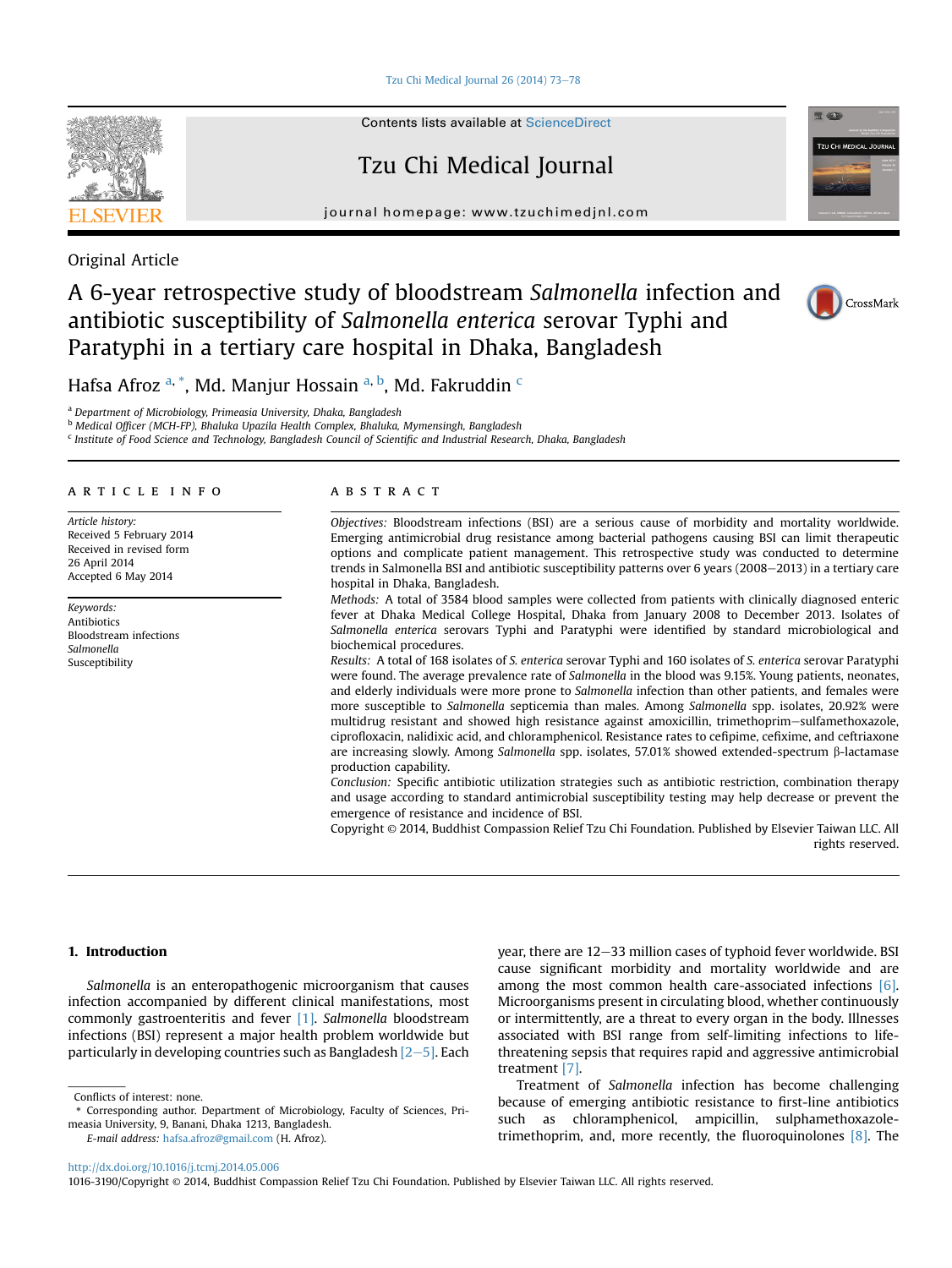emergence of multidrug resistant (MDR) Salmonella strains with resistance to fluoroquinolones and third-generation cephalosporins is a serious problem that results in severe limitation of the possibilities for effective treatment of human infections [\[9,10\].](#page-5-0) The appearance of MDR Salmonella enterica serovar Typhi (SEST) has resulted in a pressing need to test newer antimicrobials, develop their dose regimens for the treatment of typhoid fever [\[11\],](#page-5-0) and find the mechanism by which they acquire resistance [\[12\].](#page-5-0)

Nowadays, bacterial drug resistance is an important problem. Because of the wide variations in this resistance, the results of studies and reports in one region or in one period of time are not necessarily true for other regions or periods of time [\[13\]](#page-5-0). Drug resistance is related to a series of social, environmental, and technological changes. Because of constantly evolving antimicrobial resistant patterns, there is need for constant antimicrobial sensitivity surveillance  $[14]$ . The determination of antibiotic sensitivity patterns at periodic intervals is mandatory in each region for clinicians to be aware of emerging pathogens that pose a threat to the community, provide safe and effective empirical therapies, develop rational prescribing practices and policy decisions in a hospital and finally assess the effectiveness of all  $[15]$ . Appropriate surveillance by monitoring antimicrobial drug susceptibility trends is a prerequisite to implementing rational measures to tackle the resistance problem [\[16\].](#page-5-0)

The aim of our study was to assess the prevalence of Salmonella serotypes in a tertiary care hospital in Dhaka, Bangladesh. We determined the predominant serotypes and resistance profiles of Salmonella spp. strains isolated from patients over a period of 6 years  $(2008-2013)$  at a hospital that receives patients from different parts of the country.

#### 2. Materials and methods

#### 2.1. Duration and place of study

This study was conducted on 3584 samples of blood collected from patients with clinically diagnosed enteric fever at Dhaka Medical College Hospital, Dhaka from January 2008 to December 2013. Blood samples were collected from patients suspected of having septicemia and typhoid fever admitted to Dhaka Medical College Hospital. The age of the patients in this study ranged from 2 years to 61 years. The population under study included both male and female patients. With the permission of the hospital authority and institutional ethical review committee, informed consent was obtained from each participant. In the case of young patients (<20 years), consent was obtained from parents/legal guardians.

#### 2.2. Collection of blood samples

The skin at the venipuncture site of the patient was first cleaned with 95% alcohol. A 10 mL sample of blood was drawn into a 10 mL disposable pyrogen free syringe. A 5 mL sample of blood was inoculated into a blood culture bottle containing 45 mL of brain-heart infusion broth. These bottles were immediately transported to the laboratory [\[17\]](#page-5-0).

## 2.3. Isolation of S. enterica serovars

Blood cultures bottles were incubated aerobically at  $37^{\circ}$ C for 1 week. These bottles were examined daily throughout the week of incubation. When growth appeared on any of the medium, a Gram stain film was made. If Gram-negative bacilli were detected, the culture from the blood culture bottle was inoculated onto a blood agar, xylose lysine deoxycholate agar, and a MacConkey's agar plate [\[10\].](#page-5-0)

#### 2.4. Biochemical identification of serovars

The API 20E identification system was used for biomedical identification of SEST and Salmonella enterica serovar Paratyphi (SESP). The system consists of a plastic strip with 20 microtubes containing dehydrated substrate of orthonitrophenylgalactopyranoside. The incubation box was prepared by putting 5 mL of sterile water into the honeycombed wells of the tray to create a humid chamber. The strip was then place in the tray. A single isolated colony of suspected Salmonella was picked up from MacConkey's plate. It was emulsified in sterile saline to achieve a homogenous bacterial suspension. With a sterile pipette, the tubes and cupules of citrate, Voges-Proskauer and gelatin were filled with bacterial suspension. The remaining tubes and cupules were filled with bacterial suspension. An anaerobic environment was created in the arginine dihydrolase, lysine decarboxylase, ornithine decarboxylase, urease, and hydrogen sulfide tests by overlaying with mineral oil. The box was closed and incubated at  $37^{\circ}$ C for 24 hours. A MacConkey agar plate was inoculated with the same homogenous bacterial suspension to check the purity of the bacterial suspension and incubated at  $37^{\circ}$ C for 24 hours.

#### 2.5. Serological identification of SEST and SESP

Anti-Salmonella agglutinating sera contain SEST and SESP A, SESP B, SESP C, and SESP Vi from BioMérieux (Marcy l'Étoile, France) were used. The Kauffmann and White scheme was followed for serological confirmation of SEST and SESP. One drop of agglutinating serum was placed on a clean glass slide. One colony of the test strain of Salmonella was picked up with a loop from the Mac-Conkey agar plate. This bacterial culture and agglutinating serum were mixed slowly with a sterile stick. When fully mixed, the slide was rotated for  $5-10$  seconds. The agglutination was examined by the naked eye. Positive and negative controls were tested in a similar way on the same slide  $[18]$ .

#### 2.6. Antibiotic susceptibility testing

All the Salmonella spp. (328) strains were tested for antibiotic resistance by the standard agar disc diffusion technique [\[19\]](#page-5-0) on Mueller-Hinton agar (HiMedia Laboratories Pvt. Ltd., Mumbai, India) using commercial discs (Oxoid, Basingstoke, Hampshire, UK). The following antibiotics with the disc strength in parentheses were used: amoxicillin (10  $\mu$ g), ciprofloxacin (5  $\mu$ g), cefipime (30  $\mu$ g), ceftriaxone (30  $\mu$ g), cefixime (5  $\mu$ g), chloramphenicol (50  $\mu$ g), meropenem (10  $\mu$ g), trimethoprim-sulfamethoxazole ( $25 \,\mu$ g), and nalidixic acid ( $30 \,\mu$ g). A control strain of Escherichia coli ATCC 25922 was included in each plate. Antimicrobial breakpoints and interpretations were taken from standards of the Clinical and Laboratory Standards Institute [\[20\]](#page-5-0). Isolates resistant to three or more drugs were classified as MDR.

# 2.7. Detection of extended-spectrum  $\beta$ -lactamase by the double disc diffusion method

Positive (Klebsiella pneumoniae ATCC 700603) and negative (E. coli ATCC 25922) control strains were inoculated onto Muller-Hinton agar. An amoxicillin-clavulanic acid (20 mg and 10 mg) disc was placed on the center of the plate. Ceftazidime (30 mg), ceftriaxone (30 mg), cefotaxime (30 mg), and aztreonam (30 mg) discs were placed peripherally away from the amoxicillinclavulanic acid disc. After 24 hours of incubation at  $37^{\circ}$ C, band formation between the amoxicillin clavulanic acid disc and any other disc was considered extended-spectrum  $\beta$ -lactamase (ESBL) positive. The ESBL positive strains were further subjected to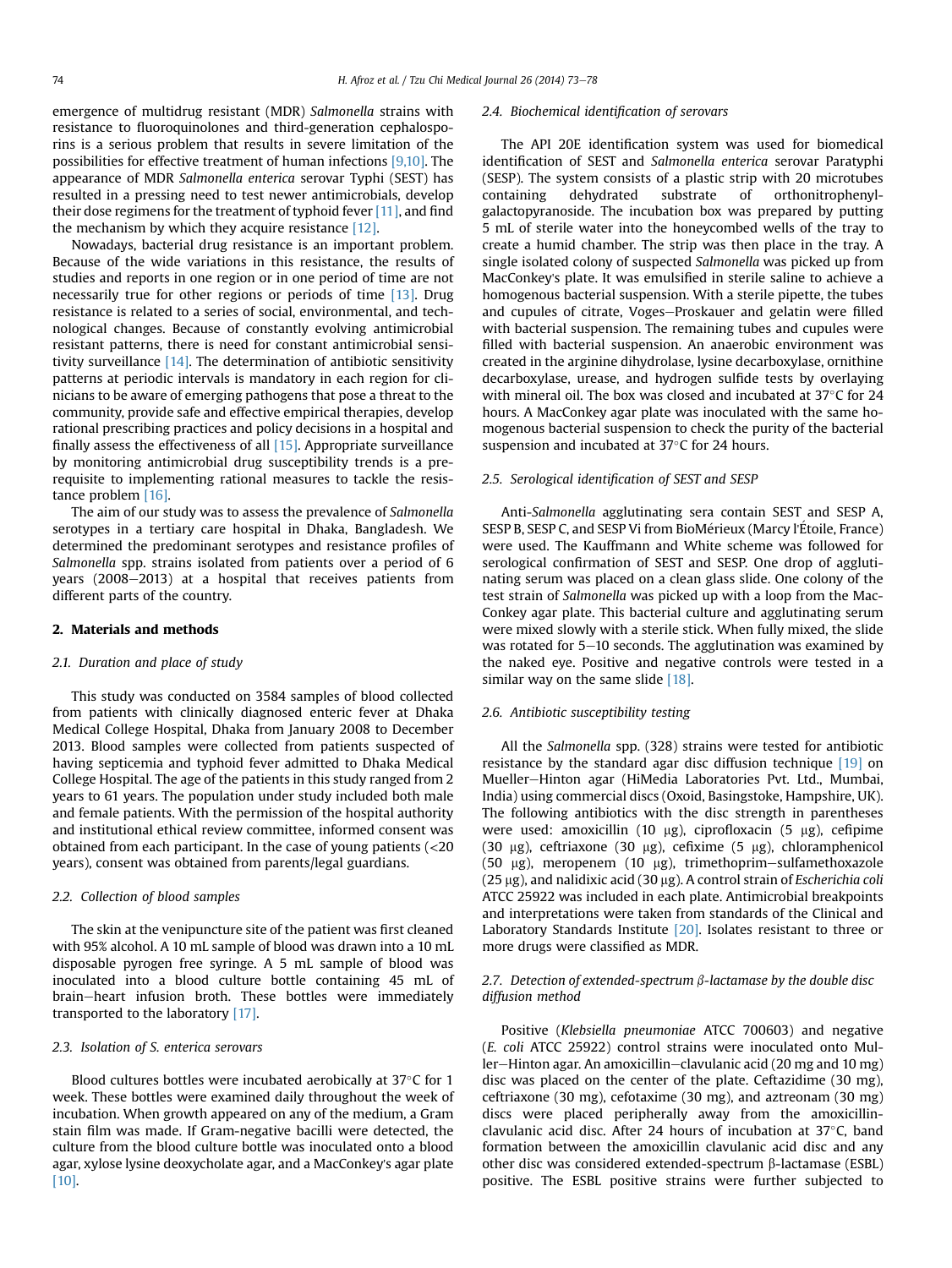phenotypic confirmatory tests using sensitivity discs, which contained third-generation cephalosporins both with and without clavulanic acid. The discs used included cefotaxime (30 mg), cefotaxime and clavulanic acid (30 mg and 10 mg), ceftazidime (30 mg), ceftazidime (30 mg and 10 mg), aztreonam (10 mg), and aztreonam and clavulanic acid (30 mg and 10 mg). The differences in the zones of inhibition caused by the cephalosporins alone and those combined with clavulanic acid were recorded and, if the difference was 5 mm or more, the strains were confirmed as ESBL-producing strains [\[21\]](#page-5-0).

## 3. Results

## 3.1. Patient information

A total of 3584 patient blood samples were collected from  $2008-2013$ . Of these 1465 (40.87%) were from male patients and 2119 (59.13%) were from females. The age distribution showed that young children, neonates, and elderly patients were almost equally susceptible to Salmonella infection in the blood. It is likely that their immune systems are weaker than healthy adults and thus they are prone to septicemia. The highest percentage of all patients with clinically diagnosed enteric fever were in the  $20-35$  year age group (29.19%), followed by the  $36-50$  year age group (26.62%) (Table 1). Treatment histories of all enteric fever patients showed that the highest percentage were from the gynecology department (26.4%) followed by medicine (19.89%), pediatrics (13.53%), surgery (8.34%), and outpatient (17.91%) departments (Table 1). The age, sex, and department of patients with Salmonella spp. in the bloodstream are also shown in Table 1.

# 3.2. Isolation and biochemical and serological identification of Salmonella spp.

A total of 328 samples of Salmonella were isolated and identified biochemically from 3584 blood samples. All the isolates showed negative results in the ortho-nitrophenyl- $\beta$ -galactoside, arginine dihydrolase, citrate, urease, tryptophane deaminase, indole, Voges-Proskauer, gelatine, inositol, saccharose, and amylose tests, and positive results in the lysine decarboxylase, ornithine decarboxylase, urease, hydrogen sulfide H<sub>2</sub>S, glucose, mannose, sorbose, rhaffinose, mellibiose, and arabinose tests. In serology, 168 isolates agglutinated with SEST polyvalent antisera and 160 isolates with SESP polyvalent antisera, confirming their identity.

#### Table 1

Age, sex, and treatment distribution of total patients and bloodstream Salmonella positive patients.

| Parameter                   | No. of patients $(\%)$ | No. of Salmonella positive<br>patients (%) |  |  |
|-----------------------------|------------------------|--------------------------------------------|--|--|
| Sex                         |                        |                                            |  |  |
| Male                        | 1465 (40.87)           | 150 (45.73)                                |  |  |
| Female                      | 2119 (59.13)           | 178 (54.25)                                |  |  |
| Age group, y                |                        |                                            |  |  |
| <20                         | 861 (24.02)            | 83 (25.30)                                 |  |  |
| $20 - 35$                   | 1046 (29.19)           | 102(31.1)                                  |  |  |
| $36 - 50$                   | 954 (26.62)            | 79 (24.09)                                 |  |  |
| >50                         | 723 (20.17)            | 64 (19.51)                                 |  |  |
| <b>Treatment department</b> |                        |                                            |  |  |
| Pediatric                   | 485 (13.53)            | 51 (15.54)                                 |  |  |
| Medicine                    | 713 (19.89)            | 61 (18.59)                                 |  |  |
| Surgery                     | 299 (8.34)             | 23 (7.01)                                  |  |  |
| Obstetric-gynecology        | 946 (26.4)             | 77 (23.48)                                 |  |  |
| External                    | 642 (17.91)            | 116 (35.36)                                |  |  |
| Total                       | 3584                   | 328                                        |  |  |

#### 3.3. Rates of SEST and SESP isolated from blood cultures

Distribution of illness by month and Salmonella prevalence are shown in [Table 2.](#page-3-0) Salmonella spp. were isolated throughout the year, but the prevalence was comparatively low in the first half (January–June) of the year. The prevalence showed a peak during July, August, and September [\(Table 2](#page-3-0)).

The prevalence of Salmonella spp. from 2008 to 2013 showed a gradual increase although the prevalence in 2010 (8.65%) and 2011 (8.18%) was slightly lower than in 2012 (9.2%) and 2013 (11.41%; [Fig. 1\)](#page-3-0). Overall prevalence of Salmonella spp. in blood samples from 2008-2013 was 9.15%.

In 2008, there were fewer SEST isolates than SESP ([Fig. 2](#page-3-0)), but from 2009–2013, an increasing pattern of SEST isolates was observed. In 2013, there were more SEST isolates ( $n = 39$ ) than SESP  $(n = 33)$ .

# 3.4. Sensitivity/resistance of Salmonella isolates to antimicrobial compounds

Antibiotic resistance of isolated Salmonella spp. against the nine antibiotics used increased each year from 2008-2013. Resistance to amoxicillin was 37.5% in 2008, 41.29% in 2009, 37.29% in 2010, 35.29% in 2011, 37.28% in 2012, and 43.1% in 2013. Resistance rates for other antibiotics in the same years were as follows: cefipime 13.75%, 15.5%, 14.17%, 11.17%, 10.16%, and 16.34%; cefixime 7.5%, 10%, 8.5%, 7.48%, 8.47%, and 11.2%; ceftriaxone 4.75%, 4.75%, 5.75%, 8.78%, 6.77%, and 9.1%; trimethoprim-sulfamethoxazole 31.5%, 34.5%, 29%, 25.73%, 23.72%, and 33.65%; ciprofloxacin 25.75%, 28%, 25.5%, 21.43%, 25.42%, and 26.4%; nalidixic acid 75.6%, 77.5%, 76%, 77.67%, 79.66%, and 79.9%; and chloramphenicol 24%, 25.5%, 27.5%, 25.73%, 23.72%, and 31.35% in 2013. All the isolates were sensitive to mer-openem from 2008-2013 ([Fig. 3\)](#page-4-0).

Comparison of antibiotic resistance showed relatively higher resistance in S. paratyphi isolates than S. typhi [\(Figs. 4 and 5\)](#page-4-0). Both groups of organism showed higher resistsance to amoxicillin, trimethoprim-sulfamethoxazole, ciprofloxacin, nalidixic acid, and chloramphenicol than to other antibiotics. Resistance to fluroquinolones such as cefipime, cefixime, and ceftriaxone increased over the time studied. No resistance was observed against meropenem.

### 3.5. MDR Salmonella patterns in blood cultures

MDR was found in 20.96% of Salmonella spp. isolates in total. MDR rates in 2008 were 22.56%; in 2009, 19.14%; in 2010, 22.1%; in 2011, 18.41%; in 2012, 16.25%; and 27.31% in 2013 ([Fig. 6](#page-4-0)).

The distribution of MDR Salmonella spp. in blood cultures by month is shown in [Table 3](#page-4-0).

## 3.6. ESBL production

ESBL production was found in 57.01% of all Salmonella spp. isolates, 54.17% of SEST isolates, and 60.625% of SESP isolates ([Fig. 7](#page-5-0)).

### 4. Discussion

Typhoid fever caused by SEST and SESP is one of the most common infections in Bangladesh [\[22\]](#page-5-0). Strains of SEST and SESP resistant to commonly used antibiotics such as chloramphenicol, amoxicillin, trimethoprim-sulfamethoxazole, and ciprofloxacin are emerging in many parts of the world including Bangladesh [\[23\].](#page-5-0) Emerging antimicrobial drug resistance among bacterial pathogens causing BSI can limit therapeutic options and complicate patient management. The epidemiology of invasive bloodstream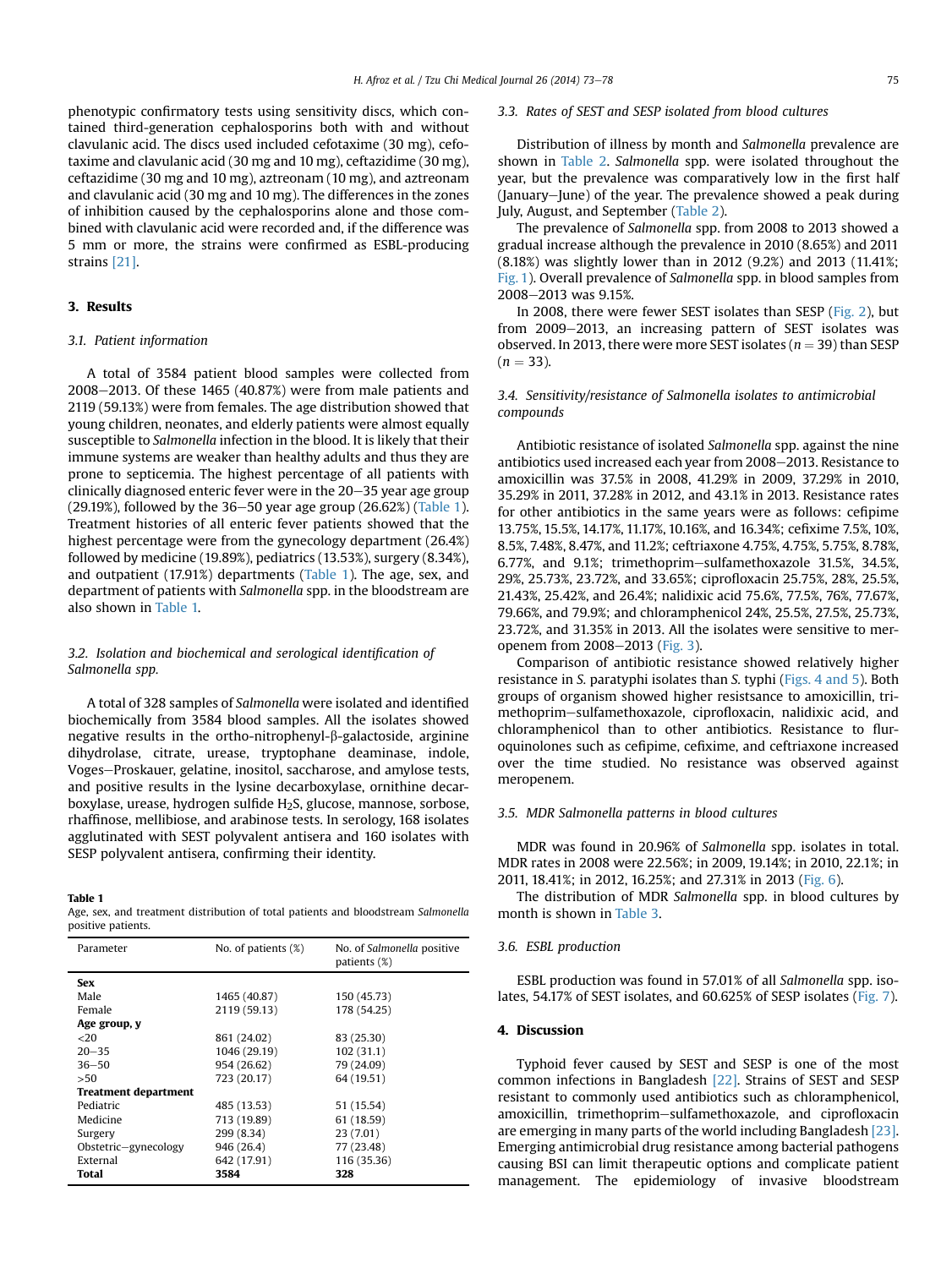#### <span id="page-3-0"></span>Table 2

Month-wise distribution of illness and organisms during 2008-2013.

|      | Parameter       |                |                |                |                |                |          | Month          |     |                |                |                |                | Total |
|------|-----------------|----------------|----------------|----------------|----------------|----------------|----------|----------------|-----|----------------|----------------|----------------|----------------|-------|
|      |                 | Jan            | Feb            | Mar            | Apr            | May            | Jun      | Jul            | Aug | Sep            | Oct            | Nov            | Dec            |       |
| 2008 | Febrile Illness | 19             | 29             | 27             | 46             | 39             | 45       | 77             | 91  | 55             | 29             | 19             | 23             | 499   |
|      | Salmonella spp. | 2              | $\overline{2}$ | $\overline{2}$ | 3              | $\overline{2}$ | 3        | 8              | 11  | 5              | 3              | 2              | 3              | 46    |
|      | <b>SEST</b>     | 0              |                |                |                | 0              |          | 4              | 6   | $\overline{2}$ | 2              |                |                | 20    |
|      | <b>SESP</b>     | $\overline{2}$ |                |                |                | $\overline{2}$ |          |                | 5   | 3              |                |                |                | 26    |
| 2009 | Febrile Illness | 21             | 32             | 29             | 45             | 39             | 55       | 88             | 97  | 55             | 33             | 37             | 21             | 552   |
|      | Salmonella spp. | $\bf{0}$       | 3              | $\overline{2}$ | 3              | $\overline{2}$ | 3        | 9              | 12  | 5              | 3              | $\overline{2}$ | 3              | 47    |
|      | <b>SEST</b>     | $\Omega$       |                |                |                | $\Omega$       |          | 6              | 8   |                | $\overline{2}$ |                | $\Omega$       | 25    |
|      | <b>SESP</b>     | $\Omega$       | $\overline{2}$ |                | 2              | $\overline{2}$ |          | 3              | 4   |                |                |                | 3              | 22    |
| 2010 | Febrile Illness | 45             | 33             | 21             | 35             | 29             | 45       | 99             | 105 | 65             | 40             | 47             | 19             | 583   |
|      | Salmonella spp. | 3              | $\Omega$       | $\overline{2}$ | $\overline{2}$ | 4              | 3        | 11             | 13  | 7              | 3              | 2              | 3              | 53    |
|      | <b>SEST</b>     |                | $\Omega$       |                |                | $\Omega$       |          | 8              | 8   | 2              | 2              | 0              |                | 25    |
|      | <b>SESP</b>     | $\overline{2}$ | $\Omega$       |                |                | 4              |          | 3              | 5   | 5              |                | 2              | 2              | 28    |
| 2011 | Febrile Illness | 29             | 31             | 41             | 45             | 32             | 48       | 103            | 98  | 75             | 40             | 55             | 21             | 618   |
|      | Salmonella spp. | 6              | $\overline{2}$ | 3              | $\overline{2}$ | $\Omega$       |          | 15             | 9   | 6              | 3              | $\overline{2}$ | $\overline{2}$ | 51    |
|      | <b>SEST</b>     | $\overline{2}$ | $\Omega$       |                |                | $\Omega$       |          | 9              | 6   | 2              |                | 0              | $\Omega$       | 22    |
|      | <b>SESP</b>     | 4              | $\overline{2}$ | $\overline{2}$ |                | 0              |          | 6              | 3   | 4              |                | $\mathcal{P}$  | 2              | 29    |
| 2012 | Febrile Illness | 37             | 31             | 45             | 29             | 44             | 48       | 104            | 103 | 88             | 40             | 52             | 23             | 644   |
|      | Salmonella spp. |                | $\overline{2}$ | 3              | 2              | 4              | $\Omega$ | 17             | 9   |                | 3              | 2              | 3              | 59    |
|      | <b>SEST</b>     |                | $\Omega$       |                |                | 0              |          | 15             | 6   | 2              | 2              | 0              |                | 29    |
|      | <b>SESP</b>     | 6              | $\overline{2}$ | $\overline{2}$ |                | 4              |          | $\overline{2}$ | 3   | 5              |                | $\overline{2}$ | 2              | 30    |
| 2013 | Febrile Illness | 41             | 44             | 36             | 28             | 48             | 58       | 86             | 105 | 99             | 112            | 107            | 94             | 858   |
|      | Salmonella spp. | 8              | 5              | 6              | 4              |                |          | 9              | 15  | 12             | 17             | 14             | 15             | 119   |
|      | <b>SEST</b>     | $\overline{2}$ | 3              | $\overline{2}$ |                | 3              | 2        | 4              | 5   | 5              | $\overline{7}$ | 6              | 8              | 48    |
|      | <b>SESP</b>     | 6              | $\overline{2}$ | 4              | 3              | 4              | 5        | 5              | 10  | 7              | 10             | 8              | 7              | 71    |

 $SESP = Salmonella$ enterica serovars Typhi;  $SEST = Salmonella$ enterica serovar Paratyphi.

pathogens has changed dramatically over the years [\[24\].](#page-5-0) The changes in the incidence and epidemiology of infecting organisms have also brought about an increase in resistance to many antibiotic compounds, resulting in a reduction in therapeutic options [\[25\]](#page-5-0).

Septicemia is one of the most severe invasive bacterial infections and surveillance of antibiotic susceptibility of the organisms isolated from blood cultures is an important method of obtaining information on resistance patterns at the regional and national level. Because of variations in the susceptibility patterns of Salmonella species from different geographical areas, constant monitoring is important to provide suitable guidelines for successful treatment.

This study was carried out to show the antibiotic susceptibility patterns of Salmonella strains (SEST and SESP) isolated from the blood of typhoid patients in a tertiary care hospital in Dhaka, Bangladesh. About 9.15% of the total samples were positive for Salmonella spp. The prevalence increased gradually from 2008 to 2013 in accordance with other studies [\[26,27\]](#page-5-0). SEST (168 samples) was more prevalent than SESP (160 samples). Salmonella infection occurred throughout the year but the highest prevalence was found in July-December.

Neonates and young (age  $2-15$  years) and elderly persons (age 46–60 years) were more susceptible to Salmonella infection, probably because of their weaker immune systems. Healthy adults are less susceptible to BSI with Salmonella. Females had more



Fig. 1. Prevalence of Salmonella spp. in blood, 2008-2013.

infections than males and the same pattern was observed in Salmonella spp., SEST, and SESP infections.

A high percentage of the isolates showed resistance to first line (amoxicillin, chloramphenicol, trimethoprim-sulfamethoxazole) and second line drugs (nalidixic acid and ciprofloxacin). Resistance to cephalosporins such as cefipime, cefixime, and ceftriaxone tended to increase during this period. No resistance was observed against meropenem. Many researchers around the world have reported increased resistance of Salmonella spp. against nalidixic acid [\[28,29\]](#page-5-0) and a dramatic increase in nalidixic acid-resistant isolates was observed in this study.

Several previous studies reported bloodstream Salmonella spp. in patients from Bangladesh. In one study [\[23\],](#page-5-0) 66% of patients were Salmonella spp. positive and one third of the isolated S, typhi were MDR. The isolates were most resistant to amoxicillin, cotrimoxazole, and chloramphenicol. In another study [\[30\],](#page-5-0) among 304 of 385 (79%) isolated Salmonella spp. were S. typhi and 81 (21%) were S. paratyphi. About 40% of the S. typhi isolates were resistant to ampicillin, chloramphenicol, and co-trimoxazole compared with only 1.8% of SESP. All SEST and SESP A were sensitive to ceftriaxone [\[31\].](#page-5-0) Twelve MDR Salmonella isolates from hospital waste were resistant to ciprofloxacin, ampicillin, amoxicillin, and penicillin. The



Fig. 2. Comparative prevalence of Salmonella enterica serovar Typhi and Salmonella enterica serovar Paratyphi in blood, 2008-2009.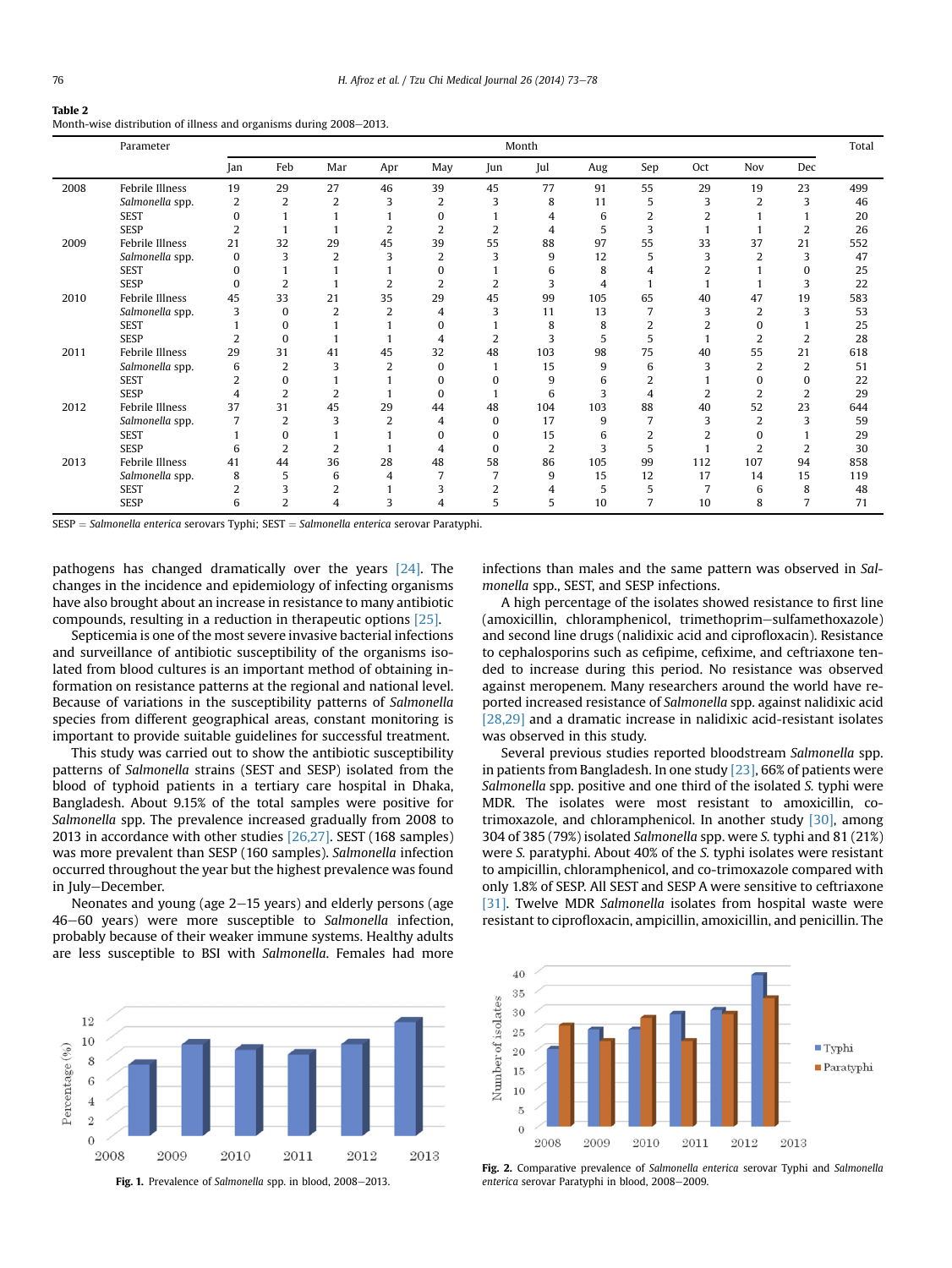<span id="page-4-0"></span>

Fig. 3. Antibiotic resistance pattern of isolated Salmonella spp.,  $2008-2009$ .

presence of MDR Salmonella in hospital waste indicates BSI of patients with Salmonella. In another study, 943 SEST were isolated from patients with typhoid fever and >50% of isolates were resistant to ampicillin, co-trimoxazole, and chloramphenicol, and >90% of isolates were resistant to nalidixic acid. Resistance to ciprofloxacin was very low [\[32\].](#page-5-0) Similar results were also found in another study [\[33\]](#page-5-0) where resistance was higher to ampicillin, cotrimoxazole, and chloramphenicol and all isolates were sensitive to ceftriaxone and ceftazidime.

Most of the previous studies in Bangladesh on bloodstream Salmonella spp. did not report detection of MDR Salmonella but in this study, 20.92% of isolates were MDR. From 2008 to 2012, MDR isolates decreased but in 2013 a sudden rise in the percentage of MDR isolates was observed (Fig. 6). The distribution of MDR isolates by month showed a higher prevalence from July to October each year ([Table 2](#page-3-0)), which is in accordance with the higher prevalence of Salmonella spp. from July to December each year in this study (Table 3). In one study [\[29\],](#page-5-0) MDR Salmonella spp. prevalence was 37%, which is higher than in the present study. Mohanty et al  $[34]$ also reported an increasing pattern of MDR Salmonella spp. in BSI.

In this study, ESBL production was observed in 57.01% of all Salmonella spp. isolates, 54.17% of SEST isolates and 60.625% of SESP isolates ([Fig. 7](#page-5-0)). ESBL production was higher in this study than in some previous studies. Irajian et al [\[35\]](#page-5-0) reported ESBL production in 2% of SESP. This indicates an increasing trend of ESBL production in bloodstream Salmonella spp. isolates in Bangladesh. ESBL Salmonella spp. in a hospital setting is a challenge because of possible spread of ESBL to other opportunistic pathogens and because of the limited therapeutic options against them.



Fig. 4. Antibiotic resistance of Salmonella enterica serovar Typhi, 2008-2013.



Fig. 5. Antibiotic resistance of Salmonella enterica serovar Paratyphi, 2008-2013.



Fig. 6. Multidrug resistant Salmonella spp. in blood, 2008-2013.

This study in conjunction with previous studies warns about the increasing prevalence of Salmonella BSI in a wide group of patients and their increased resistance to first line and second line drugs of choice. Although the mortality rate linked to salmonellosis is low, its high prevalence has significant economic, epidemiological, and health implications. Our data underscore the need for annual antimicrobial resistance surveillance reports, which can provide valuable insight into resistance trends at a particular medical facility to assist in the appropriate choice of empiric therapy.

Accurate prevalence rates and antibiotic resistant patterns of bloodstream Salmonella spp. in Bangladesh cannot be ascertained because of a lack of epidemiological surveillance systems at all levels of government (federal, state, and local), and the presence of other diseases considered to be of higher priority [\[11\].](#page-5-0)

| Table 3 |  |
|---------|--|
|---------|--|

| Multidrug resistant Salmonella pattern in blood culture, 2008–2013. |  |  |
|---------------------------------------------------------------------|--|--|
|---------------------------------------------------------------------|--|--|

| Month     | Multidrug resistance, % |          |          |          |          |          |  |  |
|-----------|-------------------------|----------|----------|----------|----------|----------|--|--|
|           | 2008                    | 2009     | 2010     | 2011     | 2012     | 2013     |  |  |
| January   | $\Omega$                | 50       | 25       | 16.67    | 14.286   | 16.45    |  |  |
| February  | 50                      | 0        | $\Omega$ | $\Omega$ | $\Omega$ | 11.32    |  |  |
| March     | 33.333                  | $\Omega$ | $\Omega$ | $\Omega$ | $\Omega$ | 25       |  |  |
| April     | O                       | $\Omega$ | 50       | 50       | 50       | $\Omega$ |  |  |
| May       | $\Omega$                | 33.333   | 33.333   | 33.33    | 25       | 33.33    |  |  |
| June      | 25                      | $\Omega$ | $\Omega$ | 0        | $\Omega$ | 33.33    |  |  |
| July      | 30                      | 23.077   | 13.333   | 14.286   | 11.765   | 25       |  |  |
| August    | 28.571                  | 25       | 22.22    | 22.222   | 22.222   | 25       |  |  |
| September | 40                      | 33.333   | 40       | 40       | 28.571   | $\Omega$ |  |  |
| October   | 33.33                   | 50       | 50       | 50       | 13.333   | $\Omega$ |  |  |
| November  | $\Omega$                | $\Omega$ | $\Omega$ | $\Omega$ | $\Omega$ | 33.33    |  |  |
| December  | 25                      | 25       | 25       | $\Omega$ | $\Omega$ | 25       |  |  |
| Average   | 22.1                    | 19.97    | 21.57    | 18.87    | 15.43    | 27.58    |  |  |